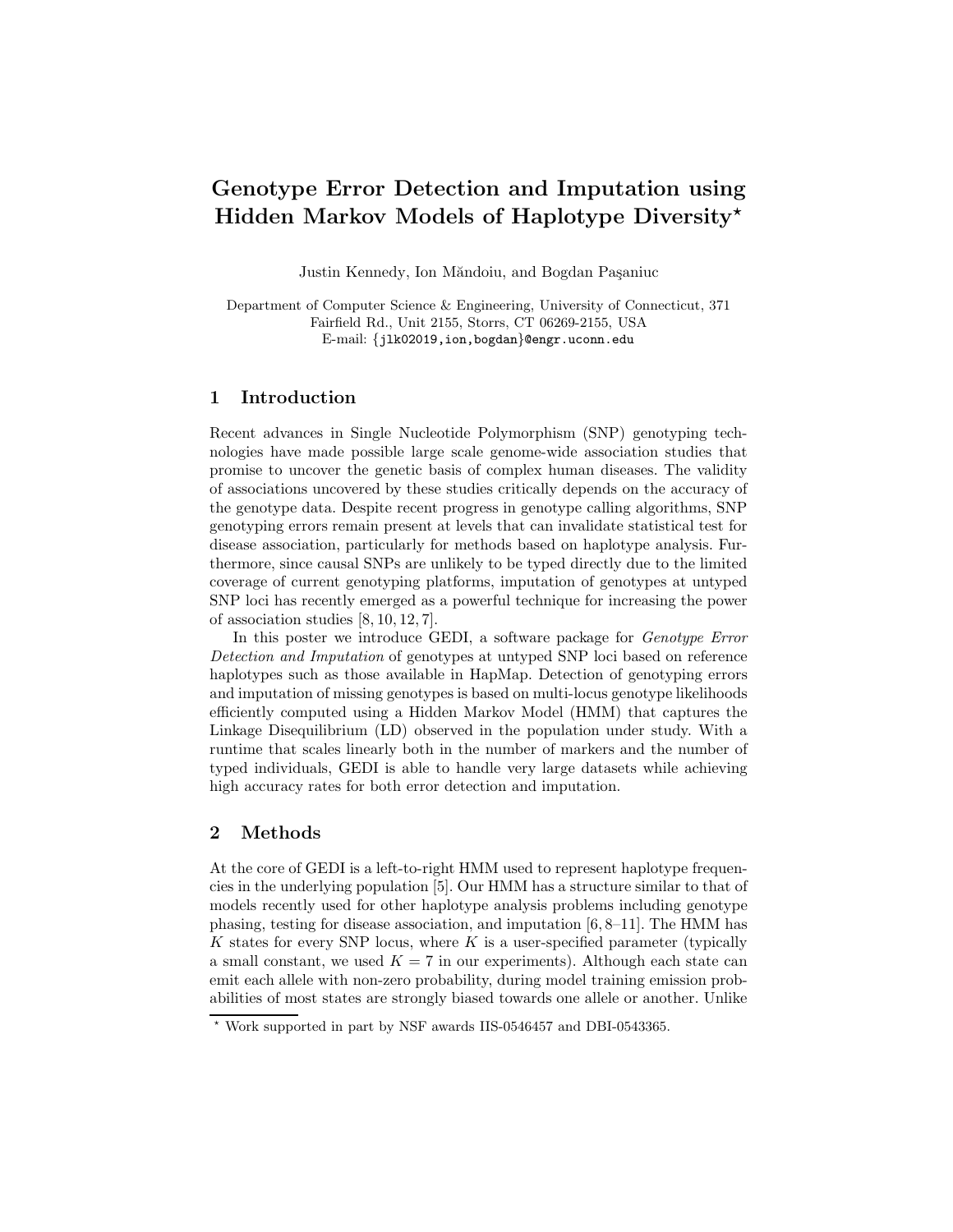the models in [8, 10], which estimate a single recombination rate for every pair of consecutive SNP loci, our model has independent transition probabilities for all pairs of states corresponding to consecutive SNP loci. All model parameters (emission and transition probabilities) are estimated from haplotype data using the classical Baum-Welch algorithm [1]. Intuitively, the HMM represents a number of  $K$  founder haplotypes along high-probability "horizontal" paths of states, while capturing observed recombinations between pairs of founder haplotypes via probabilities of "non-horizontal" transitions.

For imputation of genotypes at untyped SNP loci, HMM training must be done using haplotypes from a reference panel (such as HapMap) that includes both the typed SNPs and the SNPs to be imputed. For genotype error detection and imputation of missing genotypes at typed SNP loci the training can be done based either on reference haplotypes or on haplotypes inferred from the available genotype data for the population under study. The latter option is to be preferred particularly when genotype data is available for families of related individuals, which enables high accuracy haplotype inference. To facilitate HMM training when only genotype data is available, GEDI automatically performs haplotype inference using the highly scalable ENT phasing algorithm of [4].

We denote by 0 and 1 the major and minor alleles at every SNP locus, by 0, 1, and 2 the three possible SNP genotypes (homozygous major/minor, respectively heterozygous), and by '?' a missing SNP genotype. The probability of a multilocus haplotype  $H \in \{0,1\}^n$  under a trained HMM model M, denoted  $P(H|M)$ , is the sum over all possible HMM paths  $\pi$  of length n of the joint probability that M follows path  $\pi$  and emits H.  $P(H|M)$  can be computed in  $O(nK^2)$  time using the standard forward algorithm. Similarly, the probability under  $M$  of a multilocus genotype  $G \in \{0, 1, 2, ?\}^n$  is given by  $P(G|M) = \sum P(H|M)P(H'|M)$ , where the sum is over all pairs of haplotypes  $(H, H')$  compatible with  $G$ , and can be computed efficiently in  $O(nK^3)$  time using an optimized two-path version of the forward algorithm [9].

Let  $G_{g_i \leftarrow x}$  denote the multilocus genotype obtained from G by replacing the *i*-th SNP genotype with x, where  $x \in \{0, 1, 2\}$ . After HMM training, GEDI computes all probabilities  $P(G_{g_i \leftarrow x}|M)$  for  $i = 1, ..., n$  and  $x \in \{0, 1, 2\}$ . This is done in  $O(nK^3)$  time per multilocus genotype using the speed-up idea of [9] in combination with a forward-backward algorithm. For a missing genotype  $q_i$ imputation is done by replacing  $g_i$  with  $x^* = \text{argmax}_{x \in \{0,1,2\}} P(G_{g_i \leftarrow x}|M)$ . For each non-missing genotype  $g_i$ , GEDI computes the *log-likelihood ratio* 

$$
\log\left(\frac{\max_{x\in\{0,1,2\}} P(G_{gi\leftarrow x}|M)}{P(G|M)}\right)
$$

Genotype  $g_i$  is replaced by  $x^* = \text{argmax}_{x \in \{0,1,2\}} P(G_{g_i \leftarrow x}|M)$  and flagged as a potential error whenever the log-likelihood ratio exceeds either a global or locus-specific detection threshold specified by the user.

GEDI also implements extensions of the above error detection and imputation methods to the case when the input is genotype data of related individuals. In this case testing/imputation is still done one SNP genotype at a time, but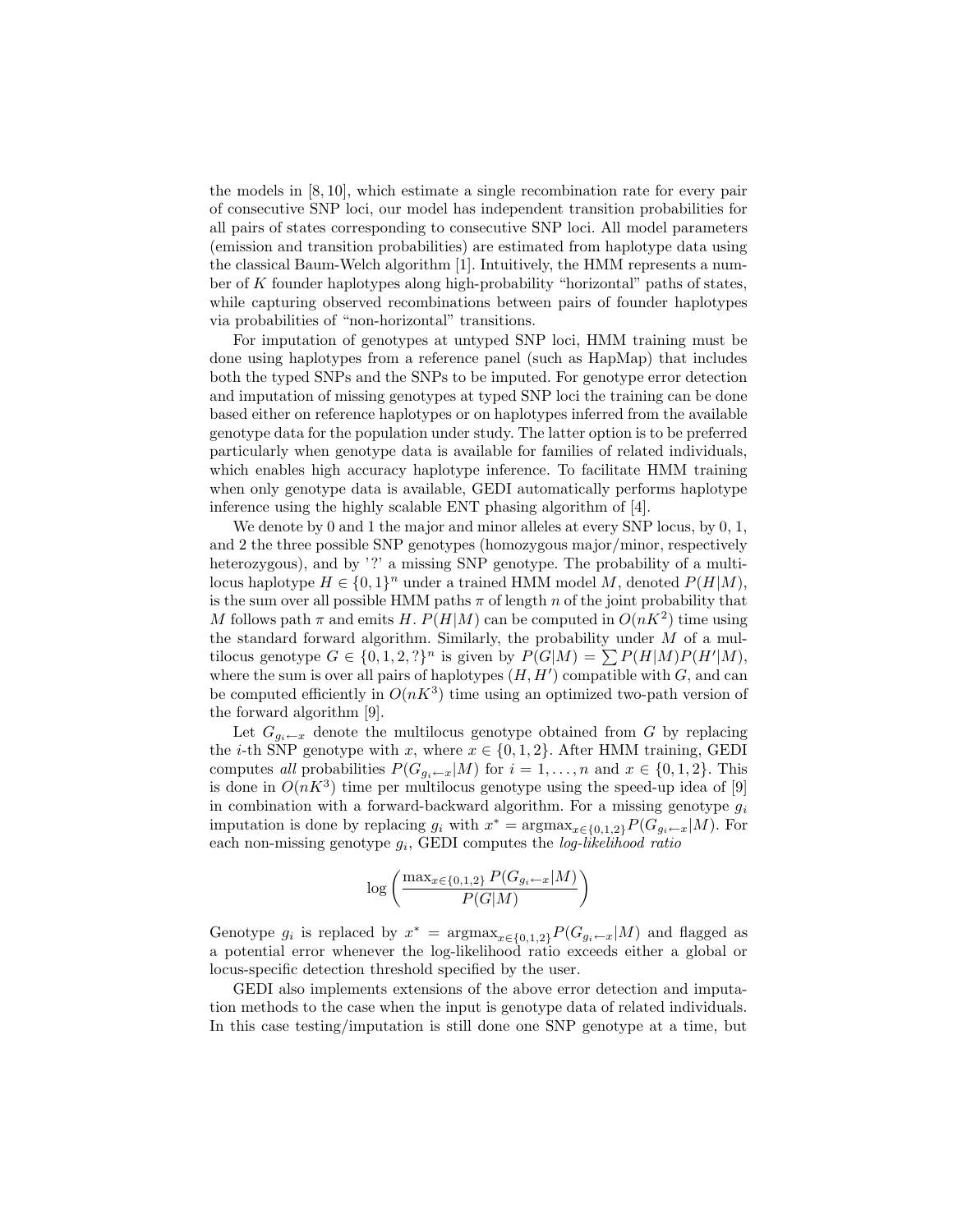imputation probabilities and log-likelihood ratios are computed over genotype data of entire mother-father-child trios (see [5] for more details). When input genotype data includes family trios, GEDI has the additional option of automatically estimating locus-specific detection thresholds based on allele frequencies and observed Mendelian inconsistency rates using the method of [3].

#### 3 Experimental Results

In this section we provide preliminary results on GEDI's imputation accuracy; error detection accuracy with an earlier version of GEDI can be found in [5]. We started our experiment from the genotype data of the 1958 birth cohort of the WTCCC study [2]. 1,444 individuals from this cohort were typed using both the Affymetrix 500k platform and a custom Illumina chip containing 15k SNPs. In our experiment we used the Affymetrix data in conjunction with the CEU HapMap haplotypes to impute genotypes at the SNP loci present of the Illumina chip and not on the Affymetrix chip. The actual Illumina genotypes were then used to estimate imputation accuracy.

In Figure 1 we compare different estimates of the frequency of 0 alleles for Illumina SNPs on chromosome 1. As shown in Figure  $1(a)$ , allele frequencies estimated from the HapMap CEU haplotypes are well corelated with allele frequencies derived from the Illumina genotypes, suggesting that the HapMap CEU haplotypes are a good reference panel for the 1958 birth cohort. Figure 1(b) shows that allele frequencies learned by the HMM used in GEDI match very well allele frequencies in the HapMap haplotypes that are used to train it, suggesting that the Baum-Welch training method is appropriate. Finally, Figure 1(c) shows a high corelation between allele frequencies derived from genotypes imputed by GEDI and those derived from Illumina genotypes. Indeed, over all chromosomes GEDI achieves a 1.5% discordance between Illumina genotype calls and genotypes imputed with a confidence of 95% confidence or higher. A comprehensive evaluation of GEDI's imputation accuracy and comparison with existing imputation methods including  $[8, 10, 12, 7]$  is ongoing.

#### References

- 1. L.E. Baum, T. Petrie, G. Soules, and N. Weiss. A maximization technique occurring in the statistical analysis of probabilistic functions of Markov chains. Ann. Math. Statist., 41:164–171, 1970.
- 2. The Wellcome Trust Consortium. Genome-wide association study of 14,000 cases of seven common diseases and 3,000 shared controls. Nature, 447:661–678, 2007.
- 3. D. Gordon, S.C. Heath, and J. Ott. True pedigree errors more frequent than apparent errors for single nucleotide poloymorphisms. Hum. Hered., 49:65–70, 1999.
- 4. A. Gusev, B. Paşaniuc, and I.I. Măndoiu. Highly scalable genotype phasing by entropy minimization. to appear.